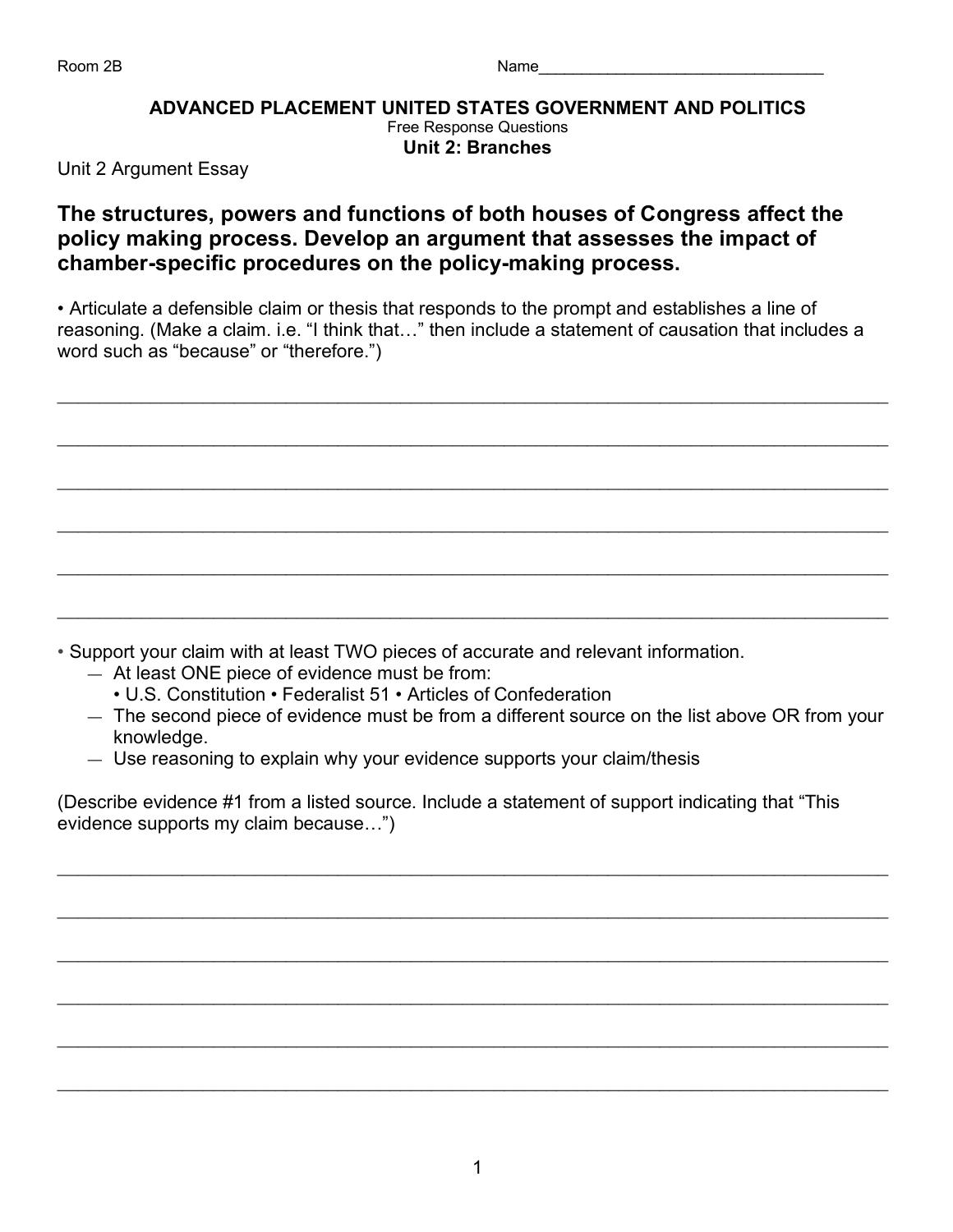(Describe evidence #2 from the list or another source. Include a statement of support indicating "This evidence supports my claim because...")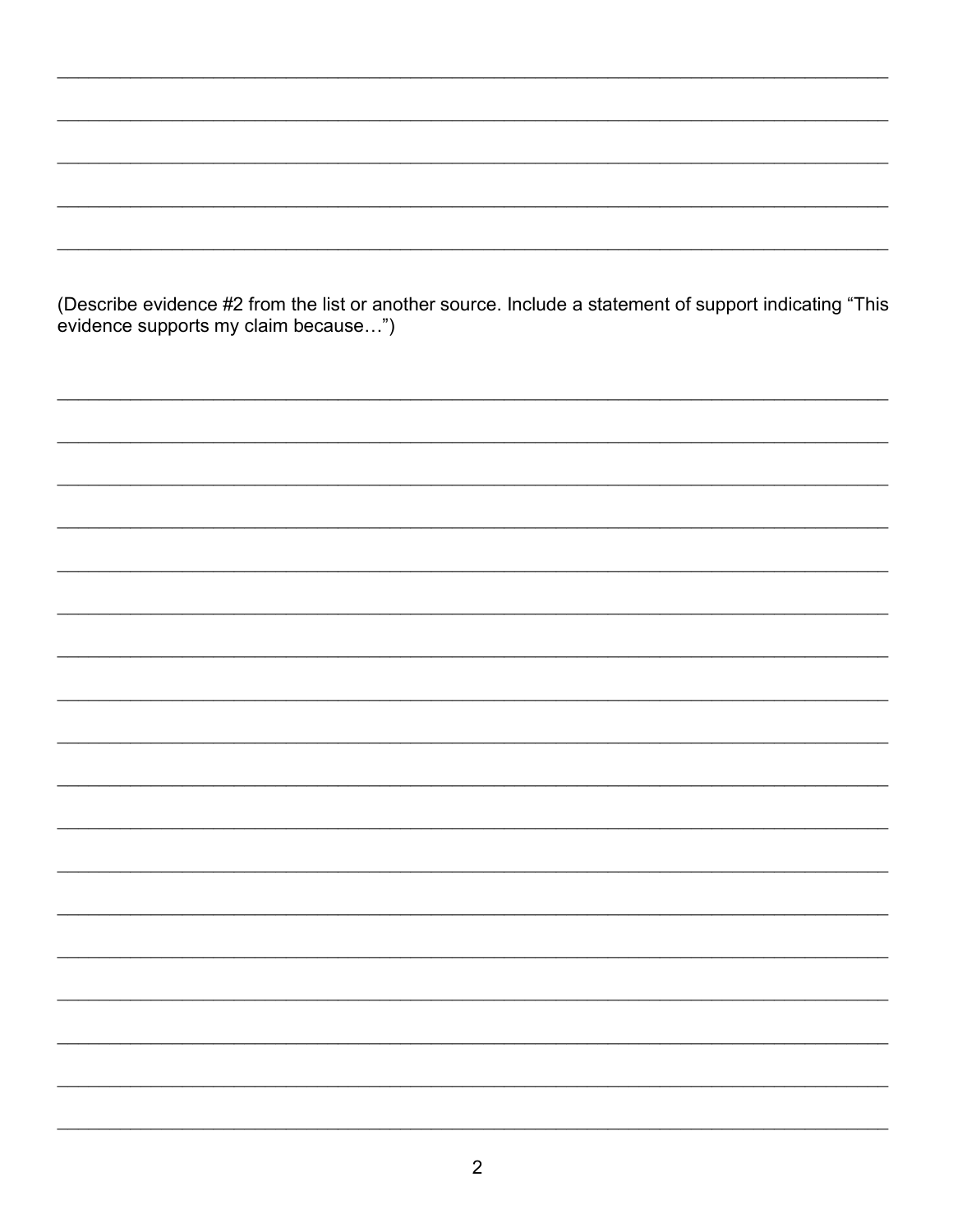Respond to an opposing or alternative perspective using refutation, concession, or rebuttal.

(Include a statement indicating "On the other hand, some think..." followed by a statement indicating "However, my claim is better because...")

| - |
|---|
|   |
| - |
|   |
|   |
|   |
|   |
|   |
|   |
|   |